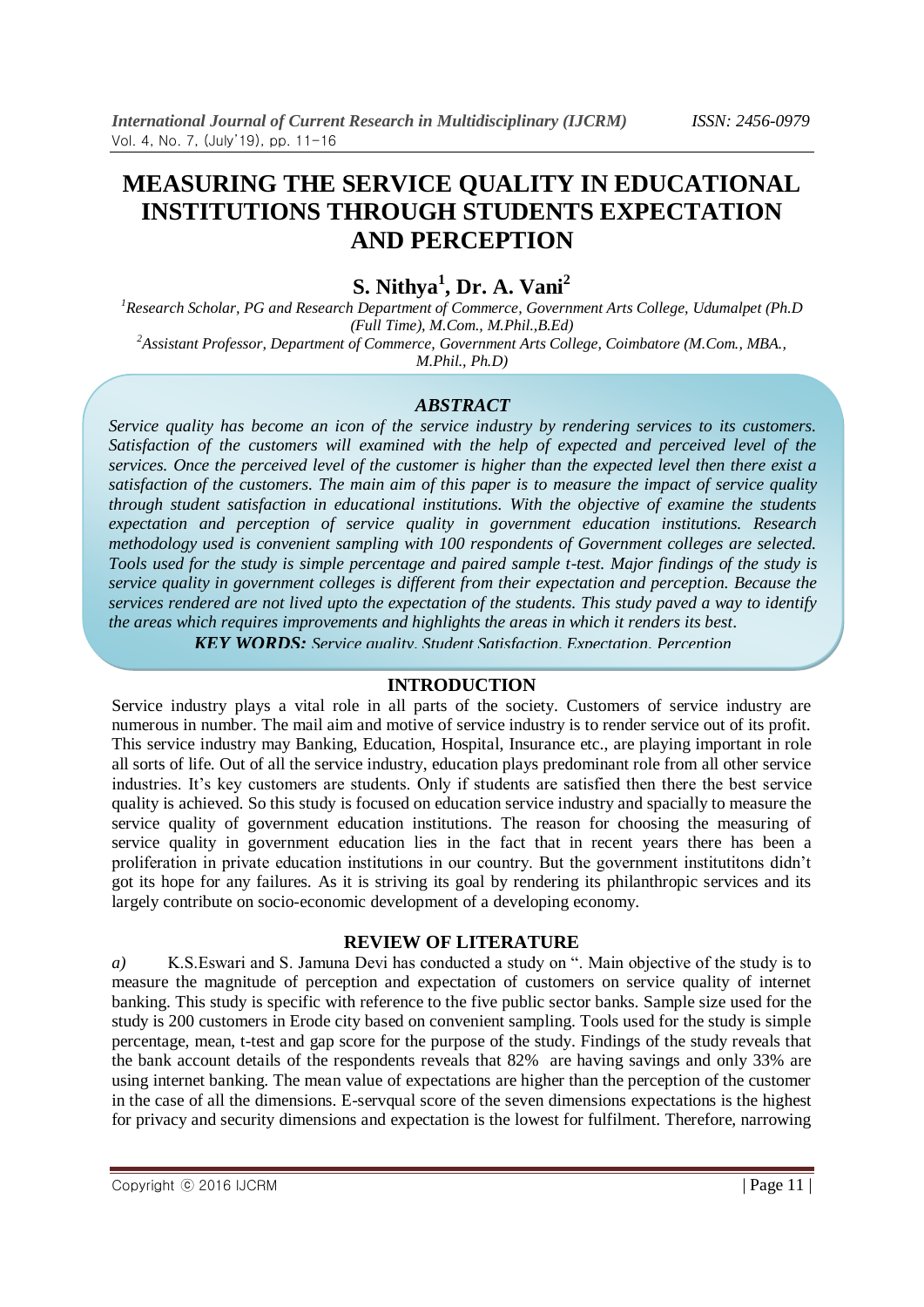down this gap is the need of the how to elevate the internet banking services offered by the select banks yielding a buoyant e-banking segment.

*b)* Ghulam Muhammad, Quamar, Yahya khan etal(2014) has conducted a study on,"Impact of Service Quality on Customer Satisfaction in Higher education Institutions". Main of the study was to investigate the impact of service quality on customer satisfaction in education sector and try to get to know what are the main priorities for what a student looking for a while getting admission and second objective is service quality and student satisfaction model will be developed by using SERVQUAL instrument to observe the relationship among dependent and independent variables. To understand these relationship between the dependent and independent variables, a structured questionnaire was developed based on 5 point Likert scale using purpose and convenient sampling with a sample size of 200 respondents. With these research design the study found that there exist a significant relationship between the tangibility and assurance as the sample population of the study consider them important for improvement of service quality in universities. Hence, it is not only the bookish knowledge to which the student of the education institutions pay attention, rather there are also other factors on which student taken more care before making a decision for enrolment in any universities.

*c)* E.Nagaraju & Dr.Y.Subbavayudu(2017),"Service Quality of Higher Education-A Study with reference to management institutions in Andhra Pradesh" study is mainly designed to measure the perceived service quality and student satisfaction in management institutions. Objective of the study is to determine the relationship between service quality dimensions and student satisfaction. In order to measure the service quality, the SERVQUAL model HEDPERF which was specifically designed by Firdaus Abdullah for higher education has been adopted. Samples used were from 150 student respondents from different management colleges from Andhra Pradesh have been taken up as a sample by conveniently. The collected data were analysed using statistical tools correlation and multiple regression analysis. The study resulted that out all the perceived service quality components. Reputation and access could influence more and weighed by the students when compared with other components. A percentage of change in these service quality components will lead to change the satisfaction of the students and there will be a significant impact of the non-academic aspects, academic aspects, reputations and access on the student satisfaction.

# **STATEMENT OF THE PROBLEM**

Education is the student oriented service industry and therefore providing service to students is the main motive of every educational institutions. Because its key customers are students. The reason for choosing the measuring service quality in government education institutions are in past decades education lies nly in the hands of government but now-a-days due to mushrooming of private institution, public higher education institutes are struggling to attain its global level of excellence, in which it also lack its basic infrastructure. Therefore, quality has become an important driver for socioeconomic development. Thus, there is a need for measuring service quality in government education institutions.

#### 1. **Objectives**

i) To study the concept of service quality in education sector.

ii) To understand the socio-economic and demographic status of the sample respondents.

**iii)** To examine the students expectation and perception of service quality in government education institutions.

# **METHODOLOGY**

## **1.1 Sample size and Sampling Technique**

Government colleges are purposively selected for the study. Among these colleges a sample of 100 students were selected based on convenient sampling.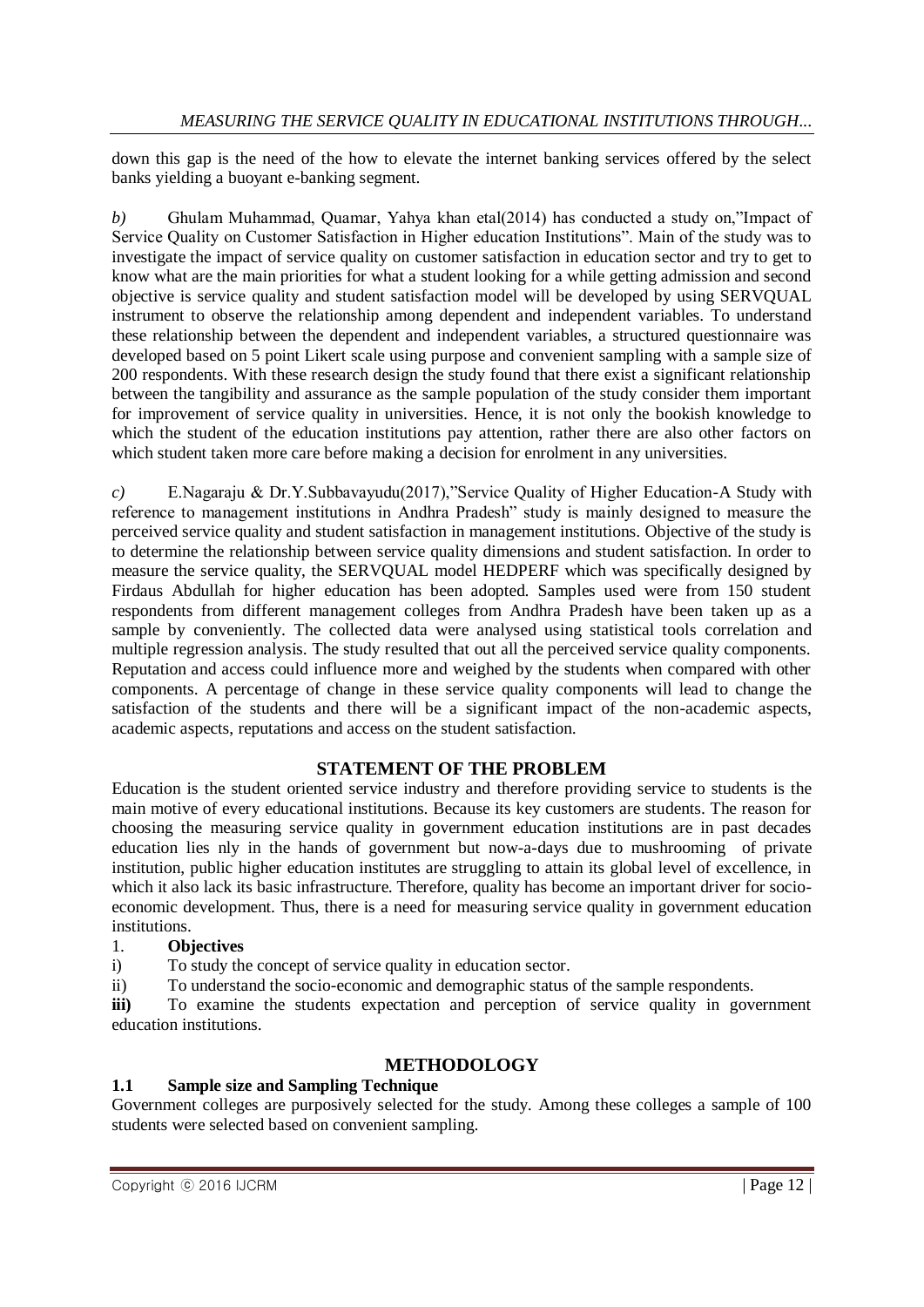## **1.2 Sources of Data**

Both primary and secondary data were used. Primary data were collected using structured questionnaire and Secondary data like books, websites, journals etc., were also used.

# **TOOLS FOR ANALYSIS**

The tools such as simple percentage and paired sample t-test were used for the purpose of the study.

# **RESULTS AND DISCUSSIONS**

| S.No           |                                 | Variables                                                         | No.of<br>Respondents | %  |
|----------------|---------------------------------|-------------------------------------------------------------------|----------------------|----|
| 1              | Age                             | <b>BELOW 19</b>                                                   | 58                   | 58 |
|                |                                 | 20-22                                                             | 14                   | 14 |
|                |                                 | <b>ABOVE 22</b><br>28<br>28<br><b>MALE</b><br><b>FEMALE</b><br>72 | 28                   |    |
|                | Gender                          |                                                                   |                      | 28 |
| $\overline{2}$ |                                 |                                                                   |                      | 72 |
| 3              | Monthly Income of the<br>family | <b>BELOW 10000</b>                                                | 18                   | 18 |
|                |                                 | 10000-25000                                                       | 69                   | 69 |
|                |                                 | 25000-50000                                                       | 10                   | 10 |
|                |                                 | <b>ABOVE 50000</b>                                                | 3                    | 3  |
| 4              | <b>School Studied</b>           | State board                                                       | 55                   | 55 |
|                |                                 | Matriculation                                                     | 39                   | 39 |
|                |                                 | <b>CBSE</b>                                                       | 6                    | 6  |
|                | Student                         | <b>UG</b>                                                         | 52                   | 52 |
| 5              |                                 | PG                                                                | 48                   | 48 |

#### **Table 1 Respondents Description**

Above table 1 reveals that out of 100 respondents, 58 percent of the respondents from the age group of below 19 years, 72 percent respondents are female, 69 percent of respondents are under the monthly income of Rs.10000-25000 and 52 percent of the respondents are UG students and it is inferred for the analysis of satisfaction and expectation of students.

**Table 2 Descriptive of Students Expected and Perceived Service Quality**

|                   | <b>Service</b><br>Quality | <b>Frequency</b>                  |                  |                |                      |                                      |  |
|-------------------|---------------------------|-----------------------------------|------------------|----------------|----------------------|--------------------------------------|--|
| <b>Factors</b>    |                           | <b>Highly</b><br><b>Satisfied</b> | <b>Satisfied</b> | <b>Neutral</b> | <b>Dis Satisfied</b> | <b>Highly</b><br><b>Dissatisfied</b> |  |
| Teaching          | Expectation               | 42                                | 35               | 12             |                      | 10                                   |  |
| Quality           | Perception                | 36                                | 20               | 17             | 6                    | 21                                   |  |
| Fees<br>Structure | Expectation               | 42                                | 33               | 15             |                      | 9                                    |  |
|                   | Perception                | 33                                | 25               | 10             | 14                   | 18                                   |  |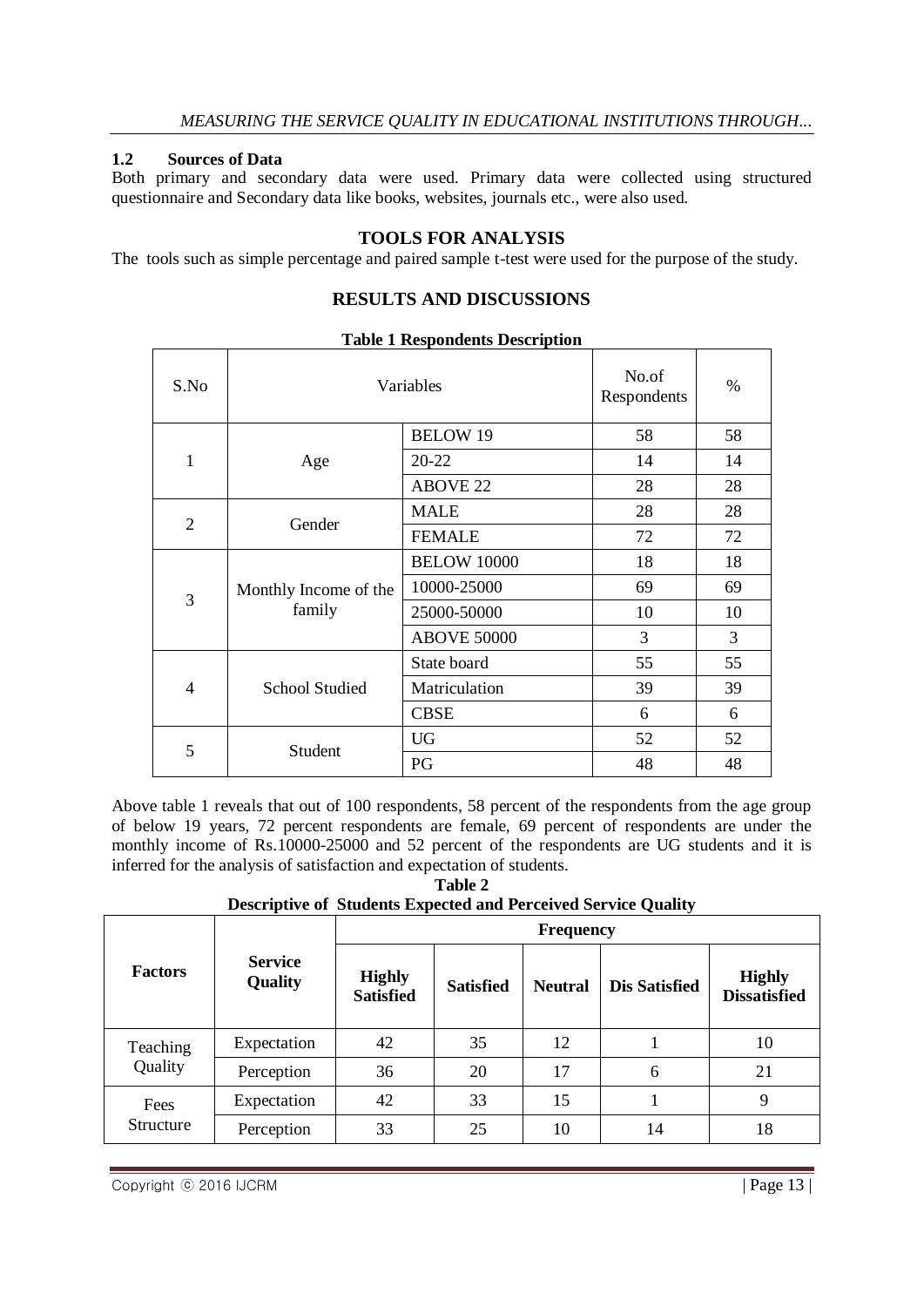|                    | Expectation | 22 | 34 | 29 | $\overline{7}$ | 8              |
|--------------------|-------------|----|----|----|----------------|----------------|
| Examination        | Perception  | 26 | 24 | 31 | 14             | 5              |
| Syllabus           | Expectation | 21 | 34 | 23 | 10             | 12             |
|                    | Perception  | 23 | 31 | 20 | 16             | 10             |
| Placement          | Expectation | 23 | 20 | 32 | 16             | 9              |
|                    | Perception  | 13 | 27 | 23 | 25             | 12             |
| <b>Sports</b>      | Expectation | 13 | 31 | 30 | 19             | $\overline{7}$ |
|                    | Perception  | 18 | 17 | 23 | 22             | 20             |
| Camps              | Expectation | 21 | 37 | 20 | 12             | 10             |
|                    | Perception  | 16 | 26 | 29 | 15             | 14             |
| Infrastructure     | Expectation | 18 | 35 | 20 | 17             | 10             |
|                    | Perception  | 8  | 26 | 29 | 21             | 16             |
| Culturals          | Expectation | 11 | 35 | 31 | 14             | 9              |
|                    | Perception  | 11 | 22 | 20 | 27             | 20             |
| Lab<br>Facilities  | Expectation | 10 | 34 | 26 | 22             | 8              |
|                    | Perception  | 12 | 25 | 32 | 19             | 12             |
| Transport          | Expectation | 22 | 22 | 27 | 15             | 14             |
|                    | Perception  | 12 | 20 | 17 | 34             | 17             |
| Soft Skil          | Expectation | 15 | 37 | 20 | 19             | 9              |
|                    | Perception  | 15 | 25 | 23 | 27             | 10             |
| Expert<br>Teaching | Expectation | 21 | 23 | 28 | 17             | 11             |
|                    | Perception  | 8  | 23 | 26 | 26             | 17             |
| Industrial         | Expectation | 13 | 28 | 24 | 23             | 12             |
| Training           | Perception  | 12 | 16 | 24 | 30             | 18             |

*MEASURING THE SERVICE QUALITY IN EDUCATIONAL INSTITUTIONS THROUGH...*

From table 2, it indicates the descriptive of students for their expectation and perception. It is measured using five-point likert scaling techniques. The table clearly reveals that, majority of students expectation and perception in teaching quality and fees structure are highly satisfied. In examination, syllabus and cultural of student expectation and perception is satisfied. In placement opportunity, majority of the student expectation is neutral but students perception level were satisfied. Hence it indicates that students were given good placement opportunities. In sports, camps, infrastructure and lab facilities of student expectation was very high but their perceived level was low upto their expectation. In expert training, majority of the respondents expectation and perception level was neutral. In transport, soft skill and industrial training of the respondents expectation level were very high but their perceived level was highly dissatisfied.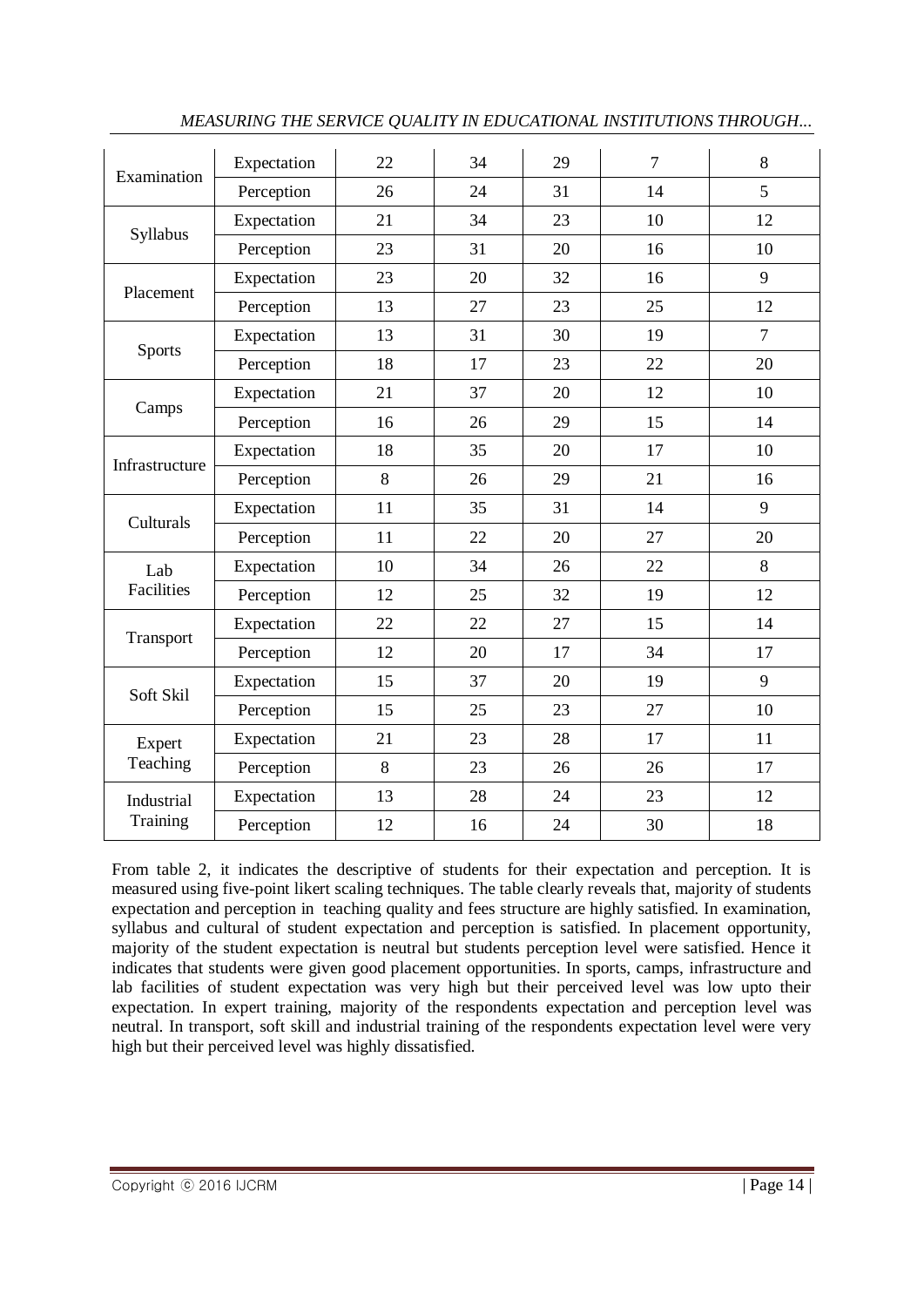| $\Pi_0$ expected and Perceived service quality does not differ significantly. |                        |              |           |              |              |    |               |
|-------------------------------------------------------------------------------|------------------------|--------------|-----------|--------------|--------------|----|---------------|
| <b>Factors</b>                                                                | <b>Service Quality</b> | <b>Mean</b>  | Std.      | Std.         | $t^{\prime}$ | df | <b>Result</b> |
|                                                                               |                        | <b>Score</b> | deviation | <b>Error</b> | value        |    |               |
| <b>Teaching</b>                                                               | <b>Expectation</b>     | 3.98         | 1.223     | 0.122        | 3.253        | 99 | Significant   |
| Quality                                                                       | <b>Perception</b>      | 3.44         | 1.54      | 0.154        |              |    |               |
| <b>Fees Structure</b>                                                         | <b>Expectation</b>     | 3.98         | 1.197     | 0.12         | 3.5          | 99 | Significant   |
|                                                                               | <b>Perception</b>      | 3.41         | 1.512     | 0.151        |              |    |               |
| <b>Examination</b>                                                            | <b>Expectation</b>     | 3.55         | 1.149     | 0.115        | 0.222        | 99 | Significant   |
|                                                                               | <b>Perception</b>      | 3.52         | 1.168     | 0.117        |              |    |               |
|                                                                               | <b>Expectation</b>     | 3.42         | 1.265     | 0.126        | 0.7          | 99 | Significant   |
| <b>Syllabus</b>                                                               | <b>Perception</b>      | 3.41         | 1.28      | 0.128        |              |    |               |
| <b>Placement</b>                                                              | <b>Expectation</b>     | 3.32         | 1.246     | 0.125        | 1.613        | 99 | Significant   |
|                                                                               | <b>Perception</b>      | 3.04         | 1.238     | 0.124        |              |    |               |
|                                                                               | <b>Expectation</b>     | 3.24         | 1.12      | 0.112        | 2.036        | 99 | Significant   |
| <b>Sports</b>                                                                 | <b>Perception</b>      | 2.91         | 1.386     | 0.139        |              |    |               |
|                                                                               | <b>Expectation</b>     | 3.47         | 1.235     | 0.123        | 1.983        | 99 | Significant   |
| <b>Camps</b>                                                                  | <b>Perception</b>      | 3.15         | 1.266     | 0.127        |              |    |               |
| <b>Infrastructure</b>                                                         | <b>Expectation</b>     | 3.34         | 1.241     | 0.124        | 2.828        | 99 | Significant   |
|                                                                               | <b>Perception</b>      | 2.89         | 1.197     | 0.12         |              |    |               |
|                                                                               | <b>Expectation</b>     | 3.25         | 1.114     | 0.111        | 3.143        | 99 | Significant   |
| <b>Culturals</b>                                                              | <b>Perception</b>      | 2.77         | 1.302     | 0.13         |              |    |               |
|                                                                               | <b>Expectation</b>     | 3.16         | 1.126     | 0.113        | 0.688        | 99 | Significant   |
| <b>Lab Facilities</b>                                                         | <b>Perception</b>      | 3.06         | 1.188     | 0.119        |              |    |               |
|                                                                               | <b>Expectation</b>     | 3.23         | 1.332     | 0.133        | 2.627        | 99 | Significant   |
| <b>Transport</b>                                                              | <b>Perception</b>      | 2.76         | 1.288     | 0.129        |              |    |               |
|                                                                               | <b>Expectation</b>     | 3.3          | 1.202     | 0.12         | 1.398        | 99 | Significant   |
| <b>Soft Skil</b>                                                              | <b>Perception</b>      | 3.08         | 1.236     | 0.124        |              |    |               |
| <b>Expert</b>                                                                 | <b>Expectation</b>     | 3.26         | 1.276     | 0.128        |              |    | Significant   |
| <b>Teaching</b>                                                               | <b>Perception</b>      | 2.79         | 1.209     | 0.121        | 2.586        | 99 |               |
| <b>Industrial</b>                                                             | <b>Expectation</b>     | 3.07         | 1.233     | 0.123        | 2.013        |    | Significant   |
| <b>Training</b>                                                               | <b>Perception</b>      | 2.74         | 1.268     | 0.127        |              | 99 |               |

**Table 3 Mean score and t-value for Expectation and Perception of Service Quality** Ho: Expected and Perceived service quality does not differ significantly.

The above Table 3 indicates that the mean value of all the factors in expectation is higher than the perception. Further to prove this statistically "t" value are calculated for all the factors. The calculated value for 't' is greater than 0.05 at 1% level of significance. Hence, it proves that the null hypothesis (Ho) is rejected. So it reveals service quality in government colleges is different from their expectation and perception. Because the services rendered are not lived upto the expectation of the students can be inferred.

# **KEY FINDINGS**

The above analysis has divulged the following key findings:

a. In sports, camps, infrastructure, lab facilities, transport, soft skill and industrial training of the respondents expectation level were very high but their perceived level was highly dissatisfied.

**b.** Service quality in government colleges is different from their expectation and perception, so the education institution should render right services which is expected from the students. Because the services rendered are not lived upto the expectation of the students can be inferred.